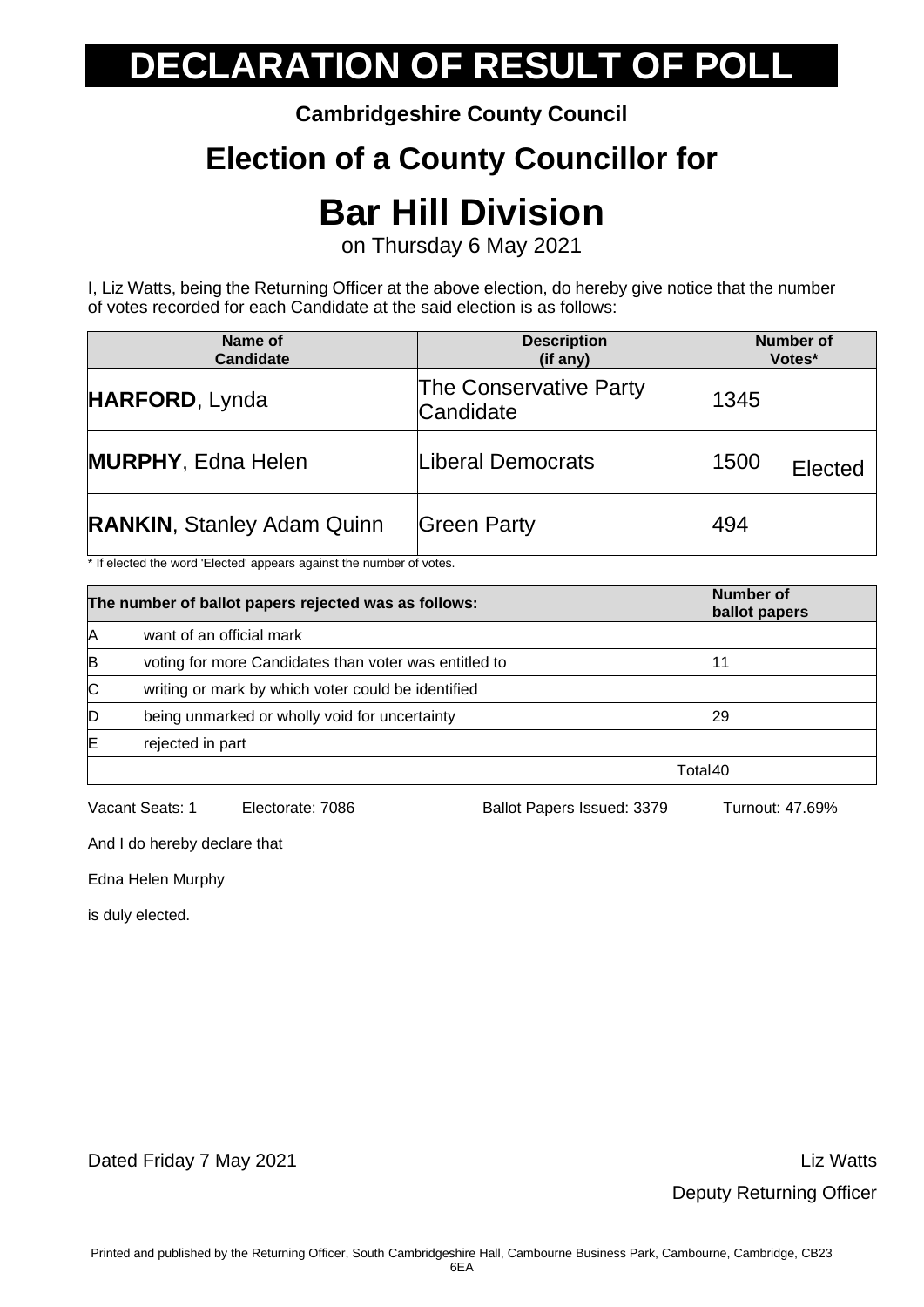**Cambridgeshire County Council**

### **Election of a County Councillor for**

### **Cambourne Division**

on Thursday 6 May 2021

I, Liz Watts, being the Returning Officer at the above election, do hereby give notice that the number of votes recorded for each Candidate at the said election is as follows:

| Name of<br><b>Candidate</b>                 | <b>Description</b><br>(if any)             | <b>Number of</b><br>Votes* |
|---------------------------------------------|--------------------------------------------|----------------------------|
| <b>DREW, Stephen Michael</b>                | Liberal Democrats                          | 969                        |
| <b>HAYES, Timothy Francis</b>               | Labour Party                               | 595                        |
| <b>HOWELL, Mark Phillip</b>                 | <b>The Conservative Party</b><br>Candidate | 1155<br>Elected            |
| <b>PITCAITHLY, William Marcus</b><br>Edward | <b>Green Party</b>                         | 301                        |

\* If elected the word 'Elected' appears against the number of votes.

|              | The number of ballot papers rejected was as follows:  |          | Number of<br>ballot papers |
|--------------|-------------------------------------------------------|----------|----------------------------|
| Α            | want of an official mark                              |          |                            |
| B            | voting for more Candidates than voter was entitled to |          | 12                         |
| $\mathsf{C}$ | writing or mark by which voter could be identified    |          |                            |
| D            | being unmarked or wholly void for uncertainty         |          | 25                         |
| E            | rejected in part                                      |          |                            |
|              |                                                       | Totall37 |                            |

Vacant Seats: 1 Electorate: 8917 Ballot Papers Issued: 3057 Turnout: 34.3%

And I do hereby declare that

Mark Phillip Howell

is duly elected.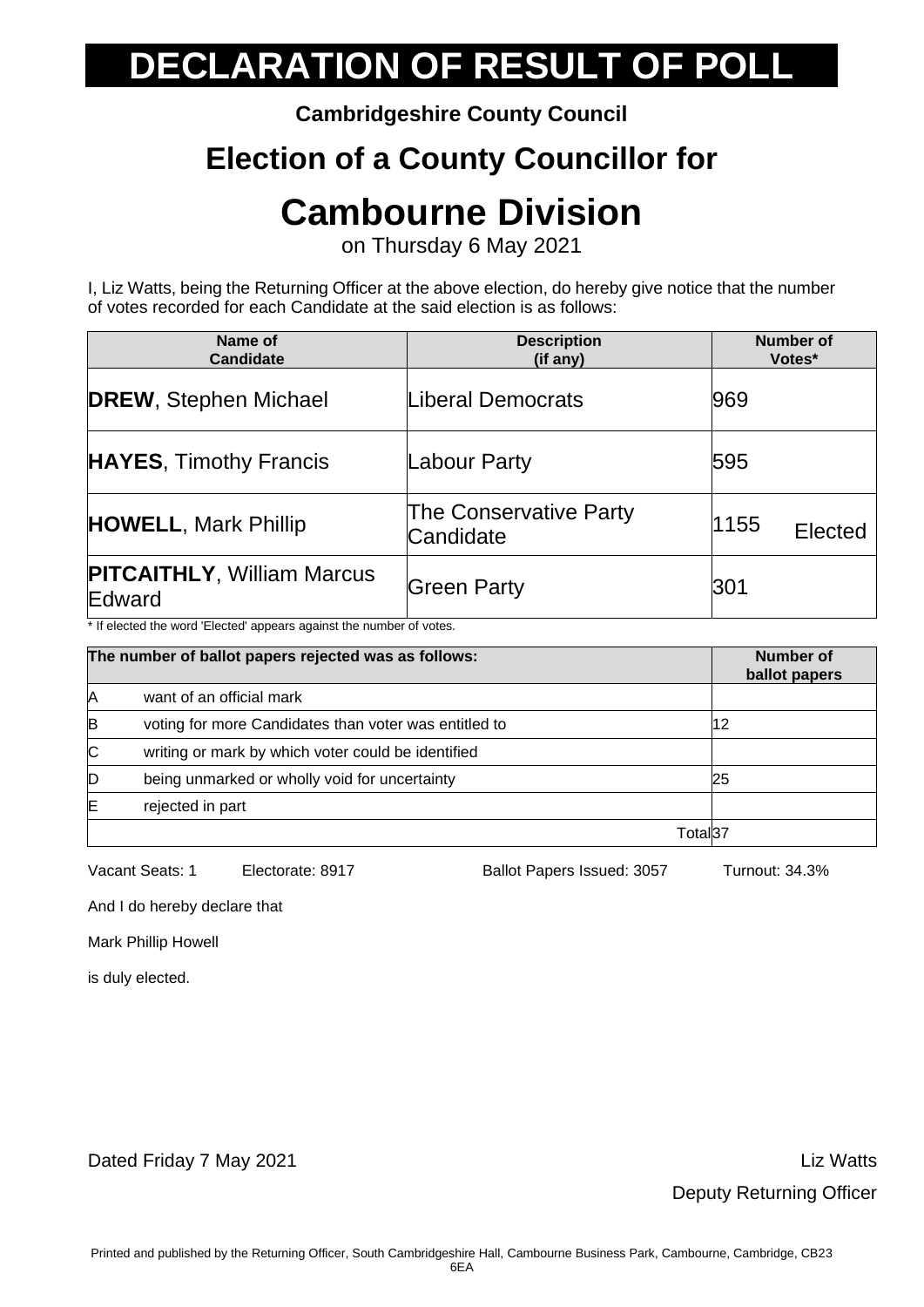**Cambridgeshire County Council**

#### **Election of a County Councillor for**

### **Cottenham & Willingham Division**

on Thursday 6 May 2021

I, Liz Watts, being the Returning Officer at the above election, do hereby give notice that the number of votes recorded for each Candidate at the said election is as follows:

| Name of<br><b>Candidate</b>        | <b>Description</b><br>(if any)             | <b>Number of</b><br>Votes* |
|------------------------------------|--------------------------------------------|----------------------------|
| <b>COE, Colin Cyril</b>            | <b>Green Party</b>                         | 435                        |
| <b>GOUGH, Neil Michael Preston</b> | Liberal Democrats                          | Elected<br>2045            |
| <b>WOTHERSPOON, Timothy John</b>   | <b>The Conservative Party</b><br>Candidate | 1363                       |

\* If elected the word 'Elected' appears against the number of votes.

|    | The number of ballot papers rejected was as follows:  |         | Number of<br>ballot papers |
|----|-------------------------------------------------------|---------|----------------------------|
| Α  | want of an official mark                              |         |                            |
| B  | voting for more Candidates than voter was entitled to |         | 13                         |
| ІС | writing or mark by which voter could be identified    |         |                            |
| ID | being unmarked or wholly void for uncertainty         |         | 18                         |
| E  | rejected in part                                      |         |                            |
|    |                                                       | Total31 |                            |

Vacant Seats: 1 Electorate: 8533 Ballot Papers Issued: 3874 Turnout: 45.4%

And I do hereby declare that

Neil Michael Preston Gough

is duly elected.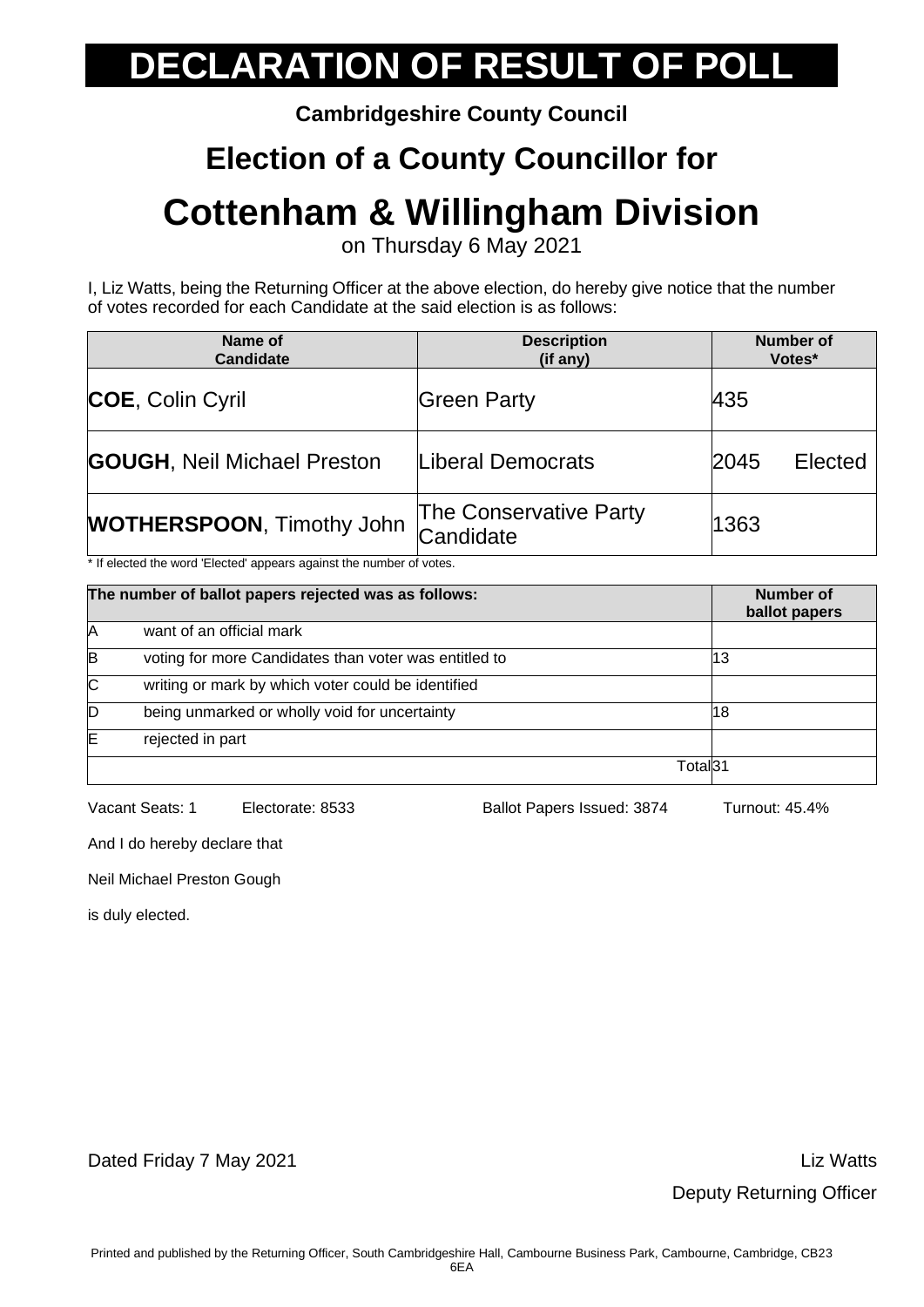**Cambridgeshire County Council**

### **Election of a County Councillor for**

## **Duxford Division**

on Thursday 6 May 2021

I, Liz Watts, being the Returning Officer at the above election, do hereby give notice that the number of votes recorded for each Candidate at the said election is as follows:

| Name of<br><b>Candidate</b> | <b>Description</b><br>(if any)      | <b>Number of</b><br>Votes* |
|-----------------------------|-------------------------------------|----------------------------|
| <b>JAMES, Claire Ann</b>    | <b>Green Party</b>                  | 438                        |
| <b>MCDONALD, Peter John</b> | Liberal Democrats                   | 1990<br>Elected            |
| <b>MURTON, Luigi Robert</b> | The Conservative Party<br>Candidate | 1692                       |

\* If elected the word 'Elected' appears against the number of votes.

|    | The number of ballot papers rejected was as follows:  |         | Number of<br>ballot papers |
|----|-------------------------------------------------------|---------|----------------------------|
| Α  | want of an official mark                              |         |                            |
| B  | voting for more Candidates than voter was entitled to |         | 18                         |
| IС | writing or mark by which voter could be identified    |         |                            |
| ID | being unmarked or wholly void for uncertainty         |         | 14                         |
| Έ  | rejected in part                                      |         |                            |
|    |                                                       | Total32 |                            |

Vacant Seats: 1 Electorate: 8387 Ballot Papers Issued: 4152 Turnout: 49.51%

And I do hereby declare that

Peter John McDonald

is duly elected.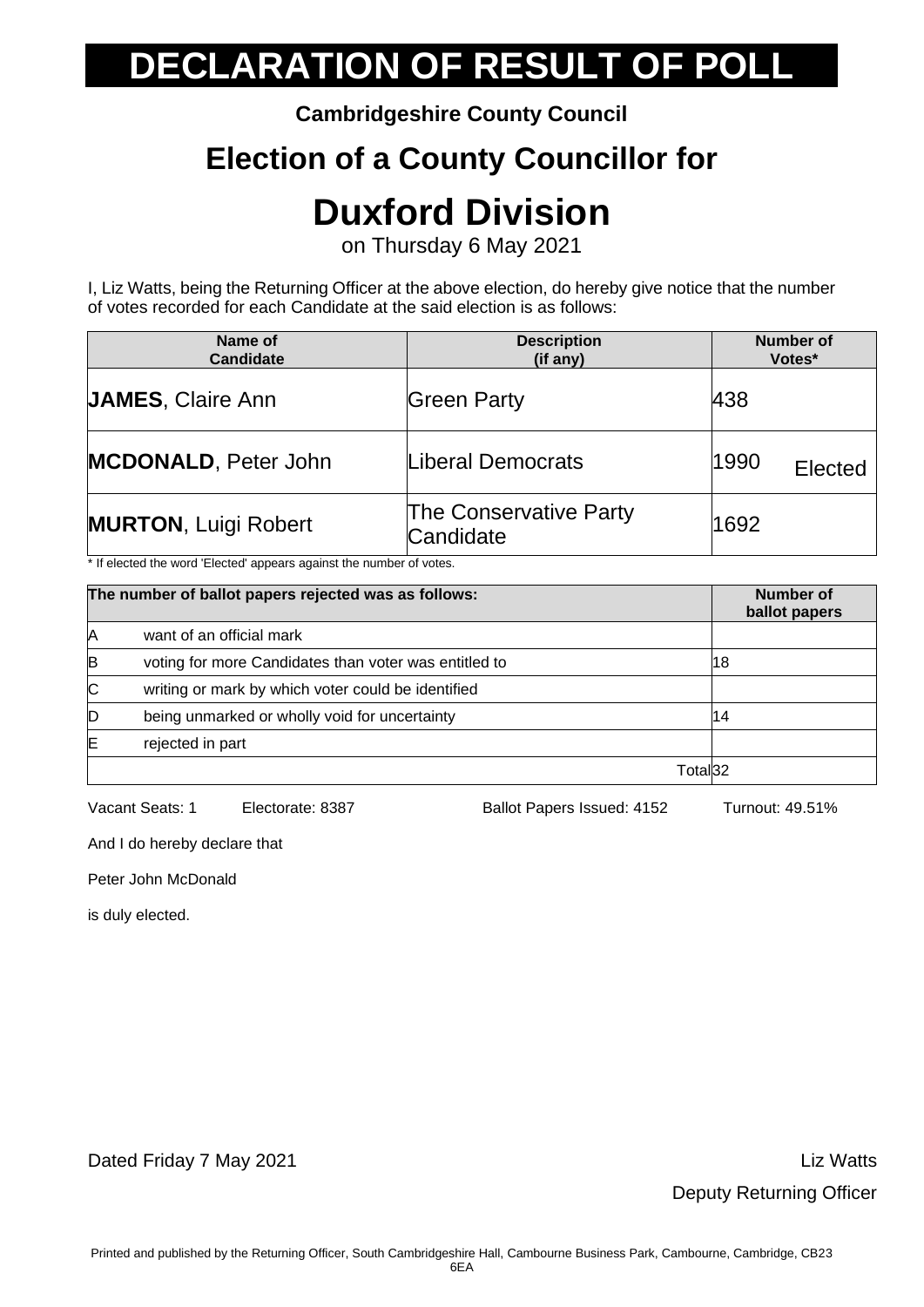**Cambridgeshire County Council**

### **Election of a County Councillor for**

## **Fulbourn Division**

on Thursday 6 May 2021

I, Liz Watts, being the Returning Officer at the above election, do hereby give notice that the number of votes recorded for each Candidate at the said election is as follows:

| Name of<br><b>Candidate</b>     | <b>Description</b><br>(if any)      | Number of<br>Votes* |
|---------------------------------|-------------------------------------|---------------------|
| <b>ANDREWS, Timothy Stephen</b> | Labour Party                        | 666                 |
| DAUNTON, Claire Hilda Gabriel   | Liberal Democrats                   | 1182<br>Elected     |
| <b>FISHER, Oliver Edward</b>    | <b>Green Party</b>                  | 258                 |
| <b>SCARR, Neil John</b>         | Independent                         | 185                 |
| <b>WALKER, George Searle</b>    | The Conservative Party<br>Candidate | 754                 |

\* If elected the word 'Elected' appears against the number of votes.

|    | The number of ballot papers rejected was as follows:  |         | Number of<br>ballot papers |
|----|-------------------------------------------------------|---------|----------------------------|
| Α  | want of an official mark                              |         |                            |
| B  | voting for more Candidates than voter was entitled to |         |                            |
| IС | writing or mark by which voter could be identified    |         |                            |
| D  | being unmarked or wholly void for uncertainty         |         | 32                         |
| Έ  | rejected in part                                      |         |                            |
|    |                                                       | ⊺otall4 |                            |

Vacant Seats: 1 Electorate: 7210 Ballot Papers Issued: 3086 Turnout: 42.8%

And I do hereby declare that

Claire Hilda Gabriel Daunton

is duly elected.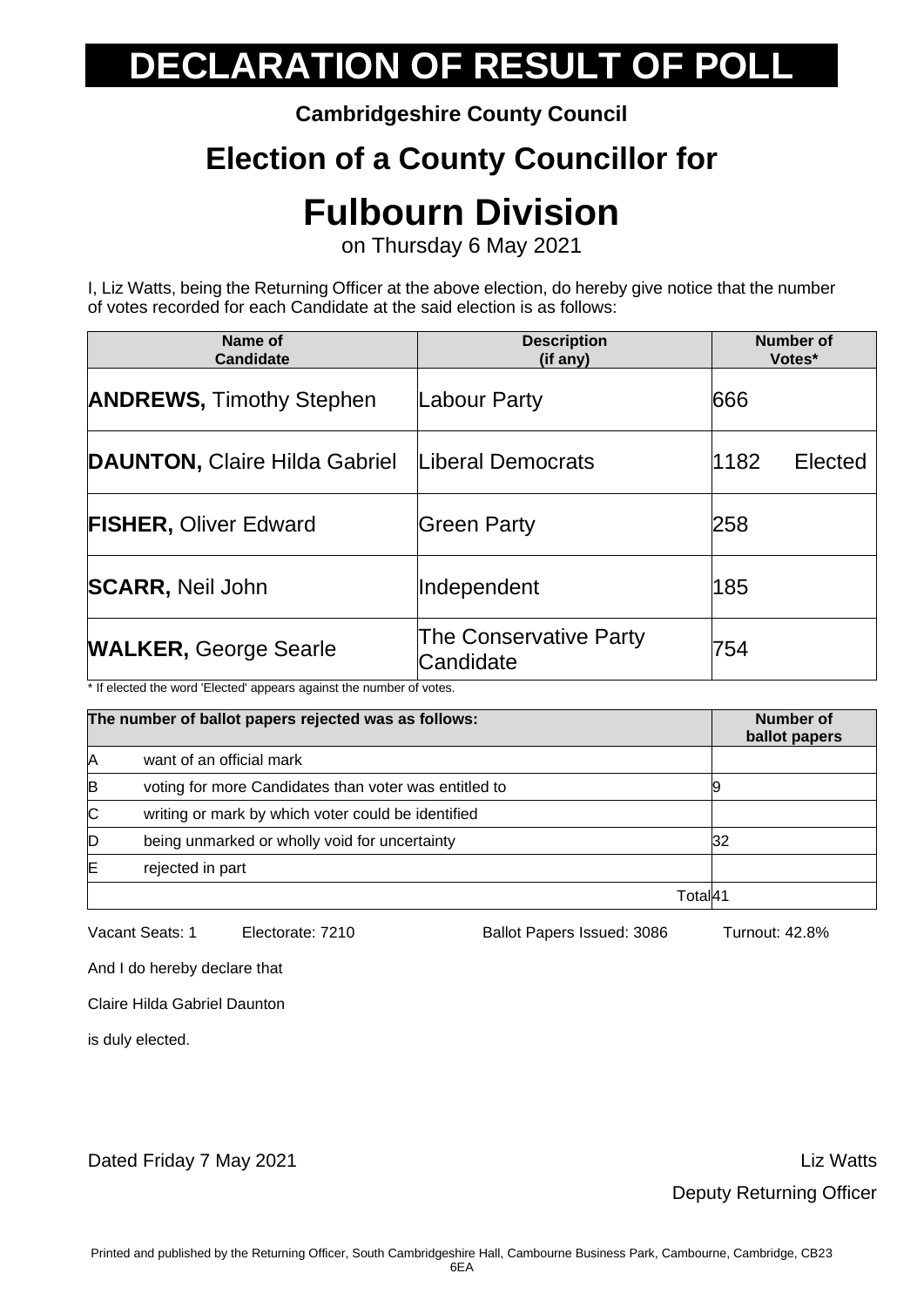**Cambridgeshire County Council**

### **Election of a County Councillor for**

## **Gamlingay Division**

on Thursday 6 May 2021

I, Liz Watts, being the Returning Officer at the above election, do hereby give notice that the number of votes recorded for each Candidate at the said election is as follows:

| Name of<br><b>Candidate</b>                       | <b>Description</b><br>(if any)             | <b>Number of</b><br>Votes* |
|---------------------------------------------------|--------------------------------------------|----------------------------|
| <b>BRADSHAW, Steven Alex</b>                      | <b>Green Party</b>                         | 251                        |
| <b>GOULD, Harriet</b>                             | <b>The Conservative Party</b><br>Candidate | 1711                       |
| <b>KINDERSLEY, Sebastian</b><br>Gerald Molesworth | Liberal Democrats                          | 1941<br>Elected            |

\* If elected the word 'Elected' appears against the number of votes.

|   | The number of ballot papers rejected was as follows:  |         | Number of<br>ballot papers |
|---|-------------------------------------------------------|---------|----------------------------|
| Α | want of an official mark                              |         |                            |
| B | voting for more Candidates than voter was entitled to |         | 23                         |
| C | writing or mark by which voter could be identified    |         |                            |
| D | being unmarked or wholly void for uncertainty         |         | 12                         |
| Έ | rejected in part                                      |         |                            |
|   |                                                       | Total35 |                            |

Vacant Seats: 1 Electorate: 8354 Ballot Papers Issued: 3938 Turnout: 47.1%

And I do hereby declare that

Sebastian Gerald Molesworth Kindersley

is duly elected.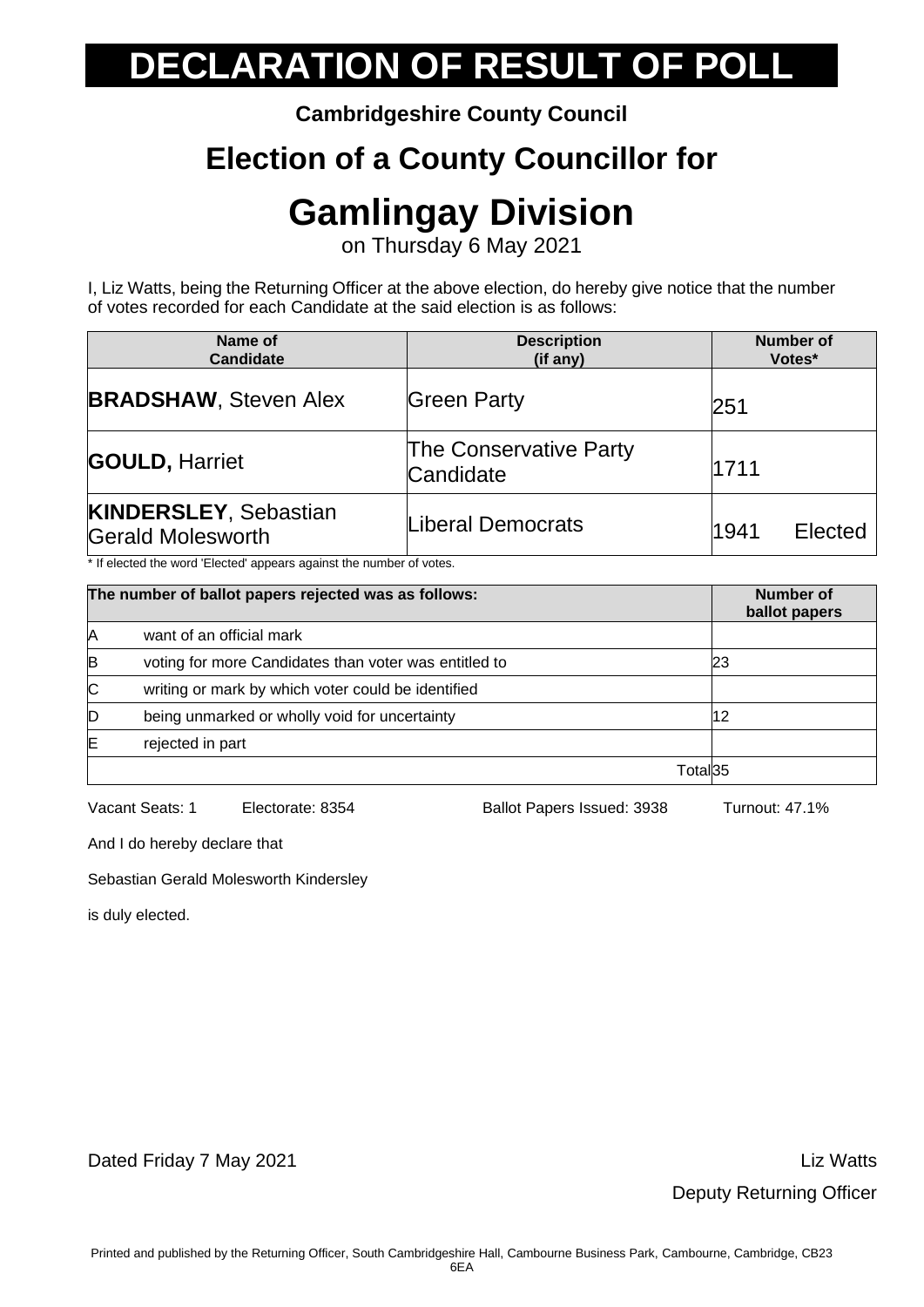**Cambridgeshire County Council**

### **Election of a County Councillor for**

### **Hardwick Division**

on Thursday 6 May 2021

I, Liz Watts, being the Returning Officer at the above election, do hereby give notice that the number of votes recorded for each Candidate at the said election is as follows:

| Name of<br><b>Candidate</b>      | <b>Description</b><br>(if any)      | <b>Number of</b><br>Votes* |
|----------------------------------|-------------------------------------|----------------------------|
| <b>ATKINS, Michael Ian</b>       | Liberal Democrats                   | 1865<br>Elected            |
| <b>NIETO PACHECO, Lina Maria</b> | The Conservative Party<br>Candidate | 1860                       |
| <b>REYNOLDS, Colin Frank</b>     | <b>Green Party</b>                  | <b>590</b>                 |

\* If elected the word 'Elected' appears against the number of votes.

| The number of ballot papers rejected was as follows: |                                                       | Number of<br>ballot papers |    |
|------------------------------------------------------|-------------------------------------------------------|----------------------------|----|
| Α                                                    | want of an official mark                              |                            |    |
| B                                                    | voting for more Candidates than voter was entitled to |                            | 18 |
| $\mathsf{C}$                                         | writing or mark by which voter could be identified    |                            |    |
| D                                                    | being unmarked or wholly void for uncertainty         |                            | 33 |
| Έ                                                    | rejected in part                                      |                            |    |
|                                                      |                                                       | Totall51                   |    |

Vacant Seats: 1 Electorate: 9058 Ballot Papers Issued: 4366 Turnout: 48.20%

And I do hereby declare that

Michael Ian Atkins

is duly elected.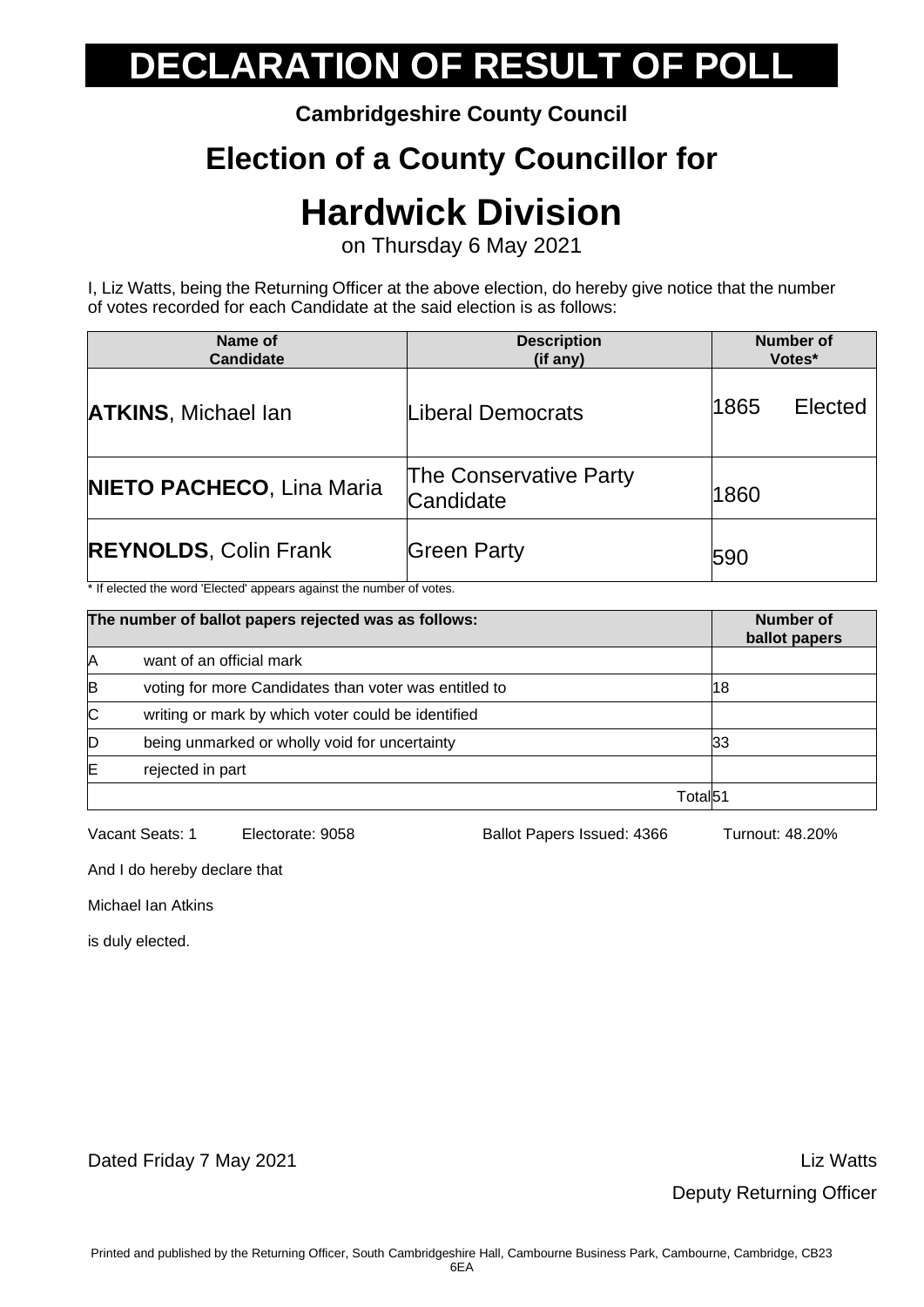**Cambridgeshire County Council**

### **Election of a County Councillor for**

## **Histon & Impington**

on Thursday 6 May 2021

I, Liz Watts, being the Returning Officer at the above election, do hereby give notice that the number of votes recorded for each Candidate at the said election is as follows:

| Name of<br>Candidate              | <b>Description</b><br>(if any)             | <b>Number of</b><br>Votes* |
|-----------------------------------|--------------------------------------------|----------------------------|
| <b>ARCHER, Sandra Ann</b>         | Green Party                                | <b>327</b>                 |
| <b>GHANI, Khadija Arsalan</b>     | Labour Party                               | 630                        |
| <b>HATHORN, Rosalind Sheilagh</b> | Liberal Democrats                          | 2240<br>Elected            |
| <b>MASTIN, Steven James</b>       | <b>The Conservative Party</b><br>Candidate | 725                        |

\* If elected the word 'Elected' appears against the number of votes.

| The number of ballot papers rejected was as follows: |                                                       | Number of<br>ballot papers |
|------------------------------------------------------|-------------------------------------------------------|----------------------------|
| Α                                                    | want of an official mark                              |                            |
| B                                                    | voting for more Candidates than voter was entitled to | 29                         |
| IС                                                   | writing or mark by which voter could be identified    |                            |
| D                                                    | being unmarked or wholly void for uncertainty         | 14                         |
| Έ                                                    | rejected in part                                      |                            |
|                                                      |                                                       | Totall43                   |

Vacant Seats: 1 Electorate: 8629 Ballot Papers Issued: 3965 Turnout: 45.95%

And I do hereby declare that

Rosalind Sheilagh Hathorn

is duly elected.

Dated Friday 7 May 2021 **Dated Friday 7 May 2021**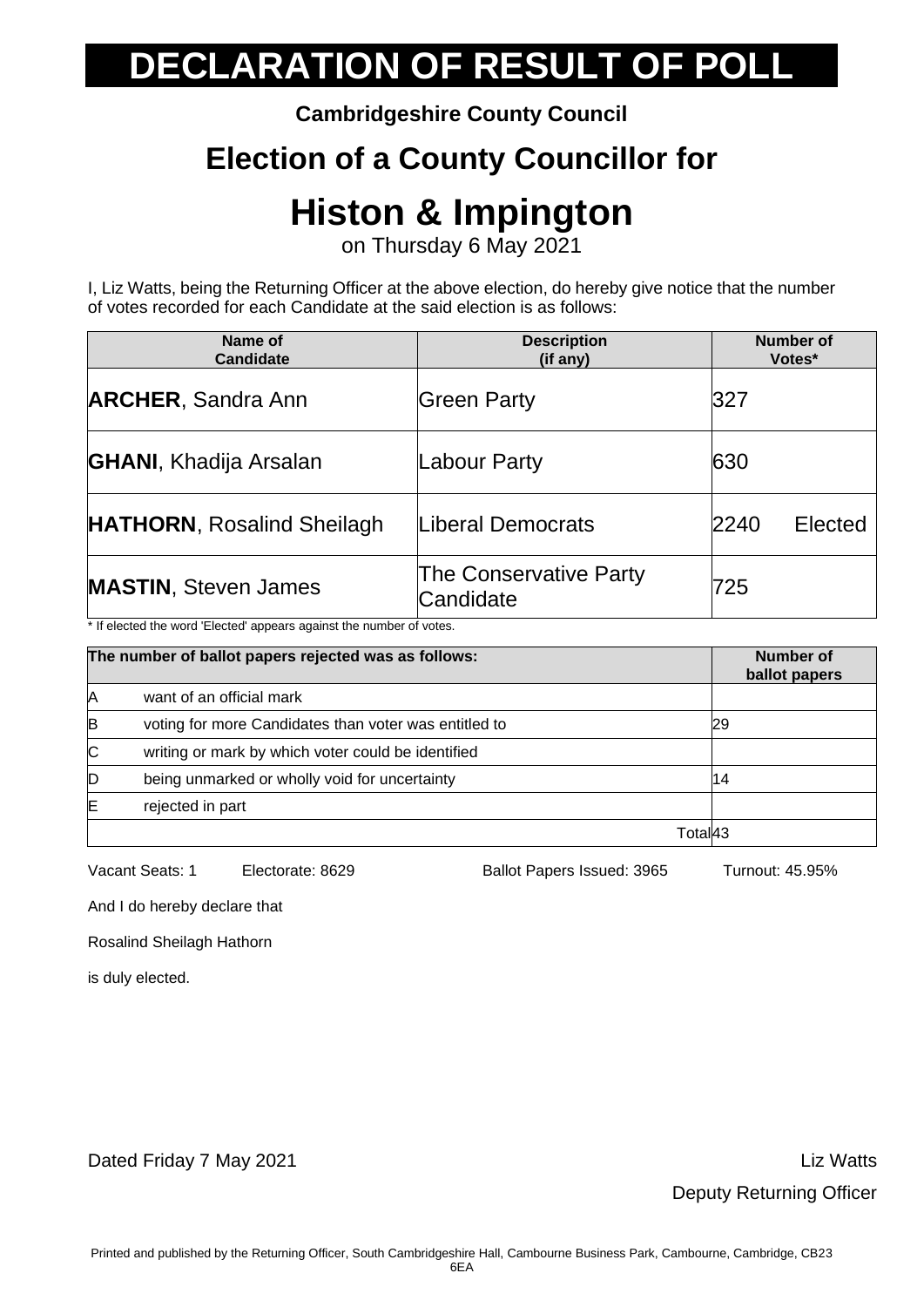**Cambridgeshire County Council**

### **Election of a County Councillor for**

## **Linton Division**

on Thursday 6 May 2021

I, Liz Watts, being the Returning Officer at the above election, do hereby give notice that the number of votes recorded for each Candidate at the said election is as follows:

| Name of<br><b>Candidate</b>                                                                                                | <b>Description</b><br>(if any)             | <b>Number of</b><br>Votes* |
|----------------------------------------------------------------------------------------------------------------------------|--------------------------------------------|----------------------------|
| <b>BALD, John Joseph</b>                                                                                                   | <b>The Conservative Party</b><br>Candidate | 1506                       |
| <b>BATCHELOR, Henry Alexander</b><br>Frederick                                                                             | iberal Democrats                           | 2024<br>Elected            |
| <b>EVANS, Paul</b>                                                                                                         | <b>Green Party</b>                         | 256                        |
| <b>WHITE, Philip David</b><br>$\mathbf{A}$ and $\mathbf{A}$ and $\mathbf{A}$ and $\mathbf{A}$ and $\mathbf{A}$<br>$\cdots$ | abour Party                                | 303                        |

\* If elected the word 'Elected' appears against the number of votes.

| The number of ballot papers rejected was as follows: |                                                       | Number of<br>ballot papers |    |
|------------------------------------------------------|-------------------------------------------------------|----------------------------|----|
| Α                                                    | want of an official mark                              |                            |    |
| B                                                    | voting for more Candidates than voter was entitled to |                            | 30 |
| $\mathsf{C}$                                         | writing or mark by which voter could be identified    |                            |    |
| D                                                    | being unmarked or wholly void for uncertainty         |                            | 18 |
| E                                                    | rejected in part                                      |                            |    |
|                                                      |                                                       | Totall48                   |    |

Vacant Seats: 1 Electorate: 8773 Ballot Papers Issued: 4137 Turnout: 47.2%

And I do hereby declare that

Henry Alexander Frederick Batchelor

is duly elected.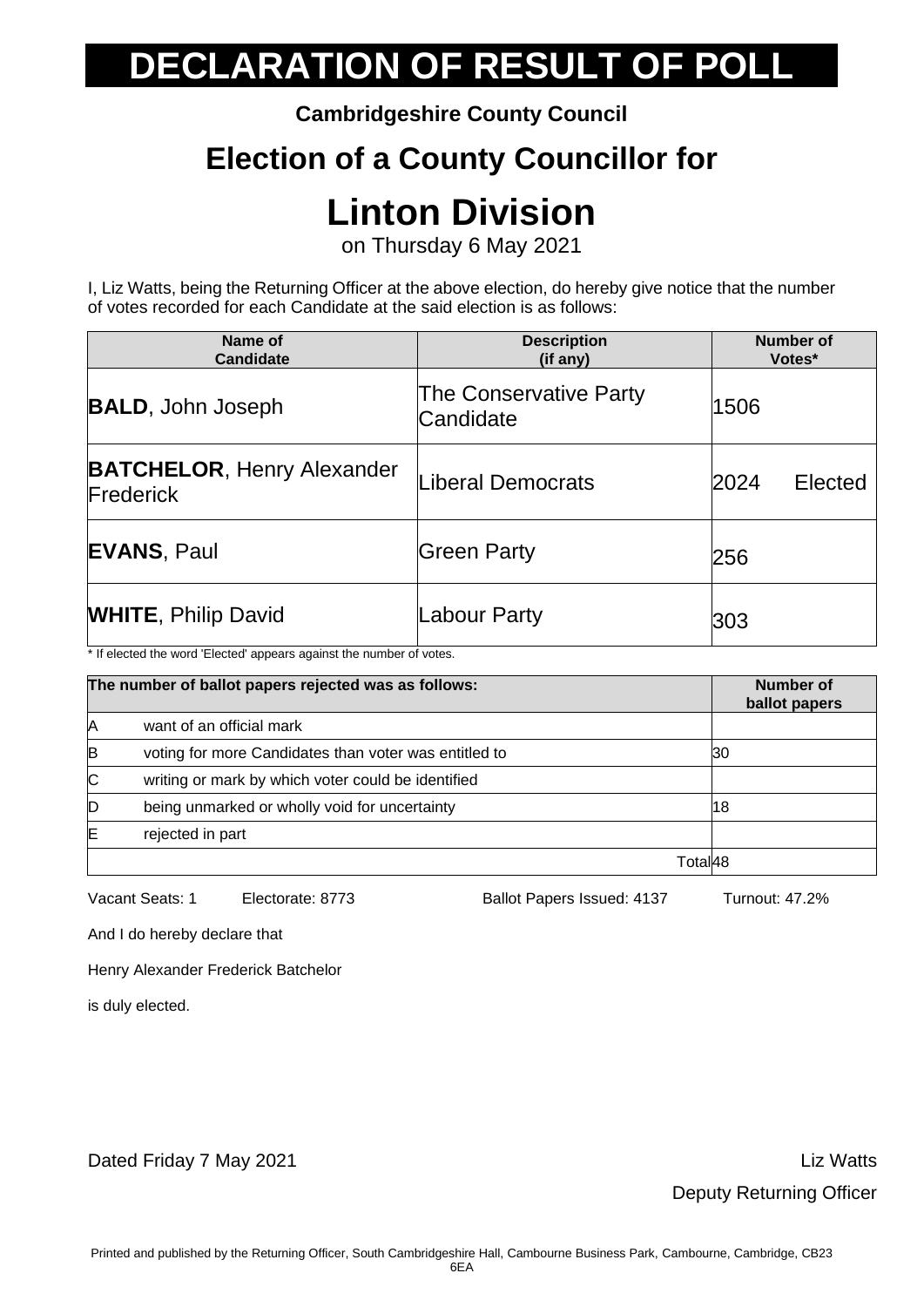**Cambridgeshire County Council**

### **Election of a County Councillor for**

## **Longstanton, Northstowe & Over Division**

on Thursday 6 May 2021

I, Liz Watts, being the Returning Officer at the above election, do hereby give notice that the number of votes recorded for each Candidate at the said election is as follows:

| Name of<br><b>Candidate</b>                                                 | <b>Description</b><br>(if any) | <b>Number of</b><br>Votes* |
|-----------------------------------------------------------------------------|--------------------------------|----------------------------|
| <b>The Conservative Party</b><br><b>BYGOTT, Thomas Dominic</b><br>Candidate |                                | 1126                       |
| <b>HARRISON, Maria Dawn</b>                                                 | <b>Green Party</b>             | 342                        |
| <b>THOMPSON, Firouz Dokht</b>                                               | Liberal Democrats              | 1706<br>Elected            |

\* If elected the word 'Elected' appears against the number of votes.

| The number of ballot papers rejected was as follows: |                                                       | Number of<br>ballot papers |    |
|------------------------------------------------------|-------------------------------------------------------|----------------------------|----|
| A                                                    | want of an official mark                              |                            |    |
| B                                                    | voting for more Candidates than voter was entitled to |                            |    |
| $\mathsf{C}$                                         | writing or mark by which voter could be identified    |                            |    |
| ID                                                   | being unmarked or wholly void for uncertainty         |                            | 23 |
| E                                                    | rejected in part                                      |                            |    |
|                                                      |                                                       | Total32                    |    |

Vacant Seats: 1 Electorate: 7149 Ballot Papers Issued: 3206 Turnout: 44.85%

And I do hereby declare that

Firouz Dokht Thompson

is duly elected.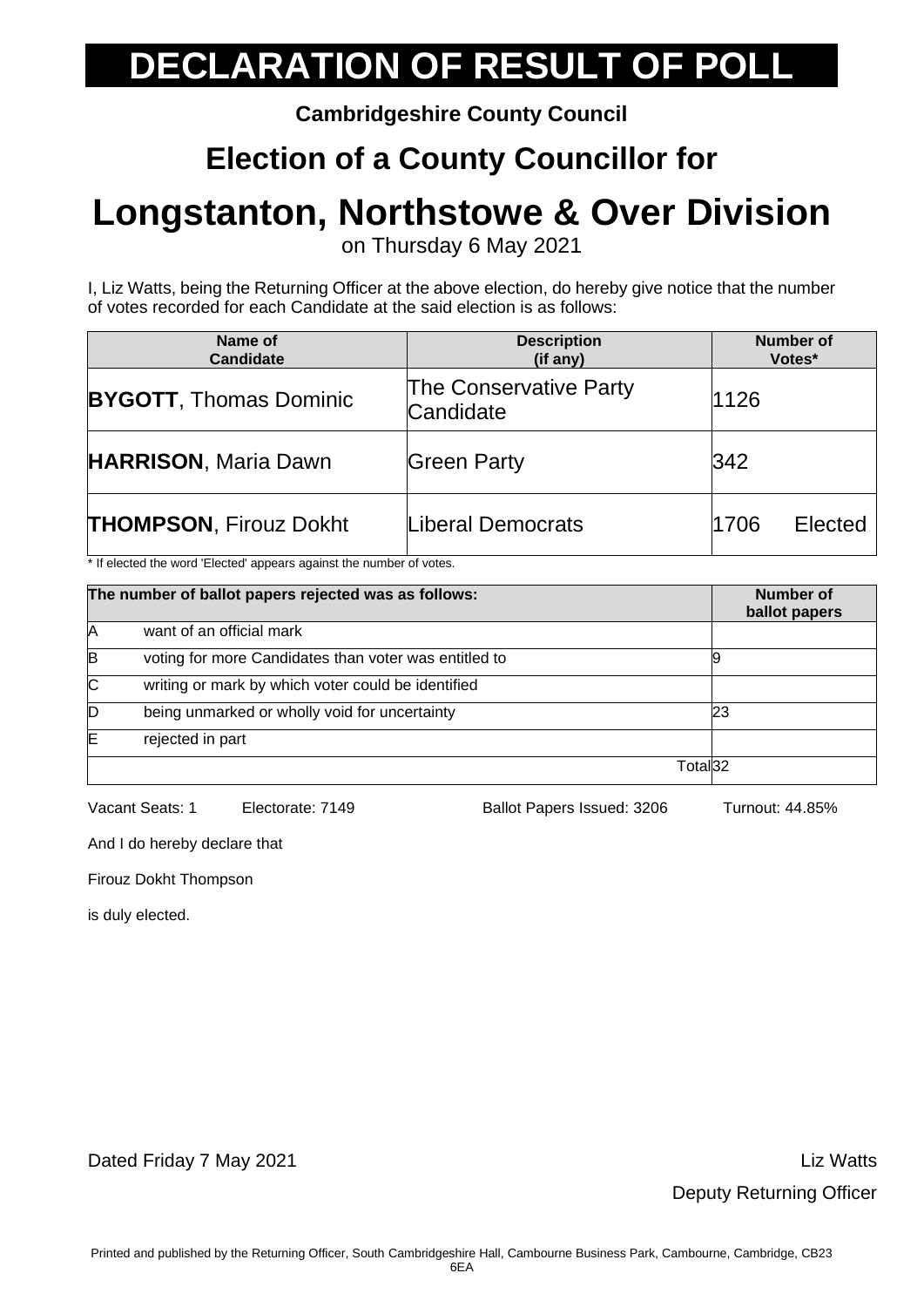**Cambridgeshire County Council**

### **Election of a County Councillor for**

### **Melbourn & Bassingbourn Division**

on Thursday 6 May 2021

I, Liz Watts, being the Returning Officer at the above election, do hereby give notice that the number of votes recorded for each Candidate at the said election is as follows:

| Name of<br>Candidate                       | <b>Description</b><br>(if any)              | <b>Number of</b><br>Votes* |
|--------------------------------------------|---------------------------------------------|----------------------------|
| <b>GOLDIE, Thomas-Charles</b>              | The Conservative Party<br>1061<br>Candidate |                            |
| <b>LEWIS, Christopher John Tudor</b>       | Labour Party                                | 179                        |
| <b>SAGGERS, Simon Peter</b>                | <b>Green Party</b>                          | 249                        |
| <b>VAN DE VEN, Susan Elizabeth</b><br>Kerr | iberal Democrats                            | 1854<br>Elected            |

\* If elected the word 'Elected' appears against the number of votes.

| The number of ballot papers rejected was as follows: |                                                       | Number of<br>ballot papers |    |
|------------------------------------------------------|-------------------------------------------------------|----------------------------|----|
| A                                                    | want of an official mark                              |                            |    |
| B                                                    | voting for more Candidates than voter was entitled to |                            | 24 |
| IС                                                   | writing or mark by which voter could be identified    |                            |    |
| D                                                    | being unmarked or wholly void for uncertainty         |                            |    |
| ΙE                                                   | rejected in part                                      |                            |    |
|                                                      |                                                       | Total                      | 35 |

Vacant Seats: 1 Electorate: 8143 Ballot Papers Issued: 3378 Turnout: 41.48%

And I do hereby declare that

Susan Elizabeth Kerr Van de Ven

is duly elected.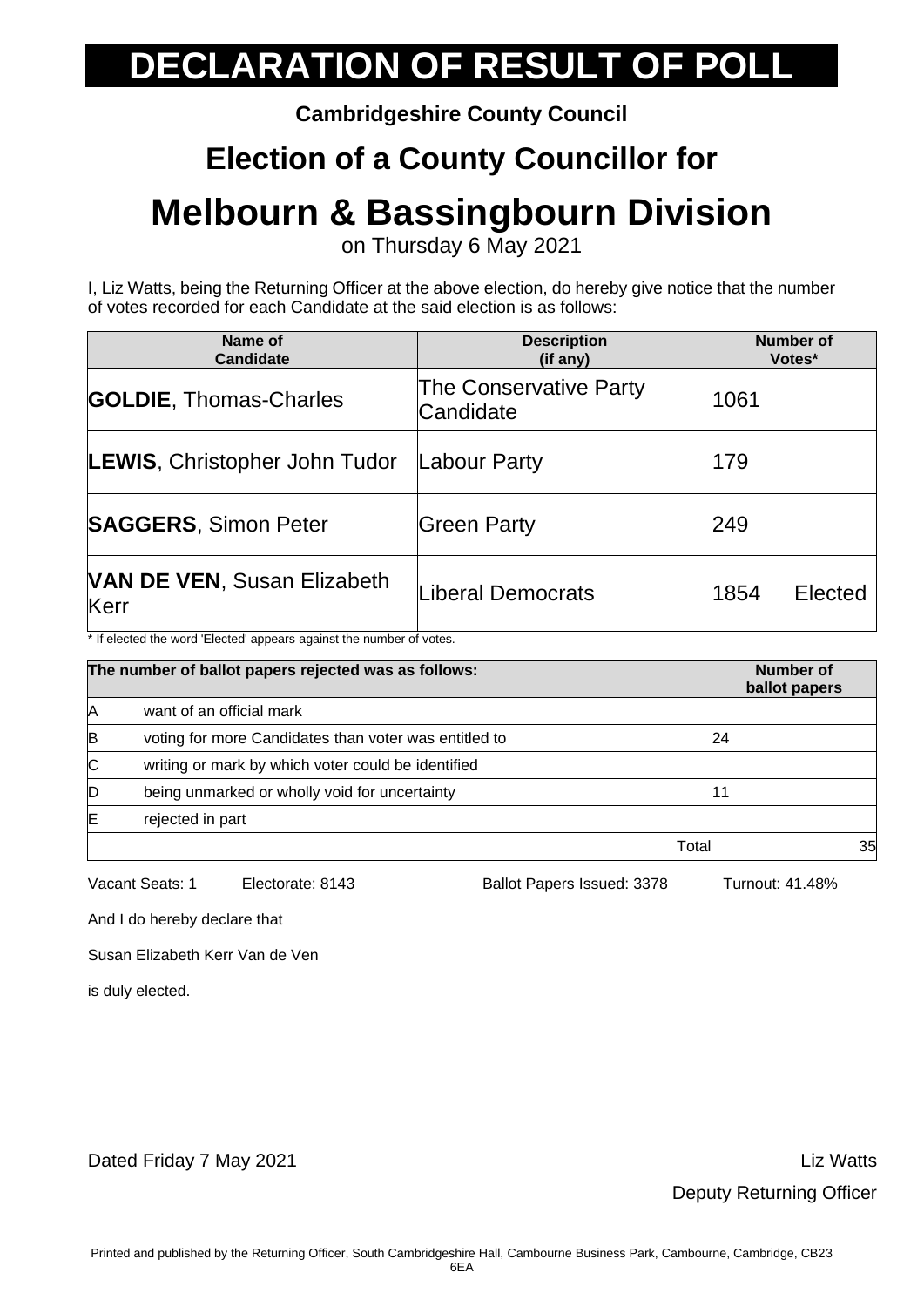**Cambridgeshire County Council**

### **Election of a County Councillor for**

## **Papworth & Swavesey Division**

on Thursday 6 May 2021

I, Liz Watts, being the Returning Officer at the above election, do hereby give notice that the number of votes recorded for each Candidate at the said election is as follows:

| Name of<br><b>Candidate</b>  | <b>Description</b><br>$(if$ any)    |                 |
|------------------------------|-------------------------------------|-----------------|
| <b>ASPEL, Daniel</b>         | <b>Green Party</b>                  | 217             |
| <b>MAYER, Thomas</b>         | Labour Party                        | 864             |
| <b>SANDFORD, Peter David</b> | Liberal Democrats                   | 568             |
| <b>SMITH, Mandy Lorraine</b> | The Conservative Party<br>Candidate | 1390<br>Elected |

\* If elected the word 'Elected' appears against the number of votes.

|    | The number of ballot papers rejected was as follows:  |       | Number of<br>ballot papers |
|----|-------------------------------------------------------|-------|----------------------------|
| A  | want of an official mark                              |       |                            |
| B  | voting for more Candidates than voter was entitled to |       | 29                         |
| IС | writing or mark by which voter could be identified    |       |                            |
| D  | being unmarked or wholly void for uncertainty         |       | 16                         |
| ΙE | rejected in part                                      |       |                            |
|    |                                                       | Total | 45                         |

Vacant Seats: 1 Electorate: 7523 Ballot Papers Issued: 3084 Turnout: 41%

And I do hereby declare that

Mandy Lorraine Smith

is duly elected.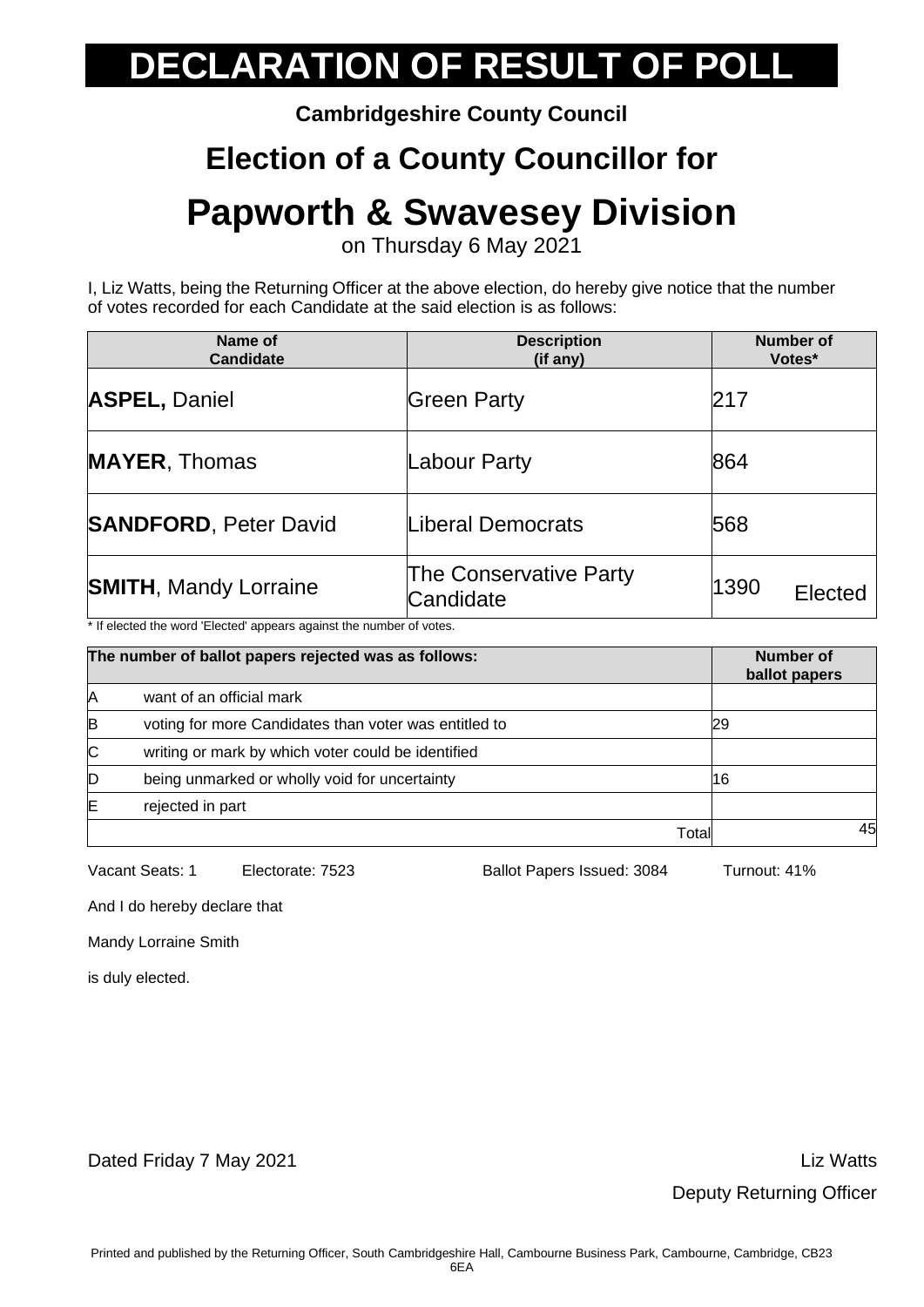**Cambridgeshire County Council**

### **Election of a County Councillor for**

## **Sawston & Shelford Division**

on Thursday 6 May 2021

I, Liz Watts, being the Returning Officer at the above election, do hereby give notice that the number of votes recorded for each Candidate at the said election is as follows:

| Name of<br><b>Candidate</b>      | <b>Description</b><br>(if any)             | <b>Number of</b><br>Votes* |
|----------------------------------|--------------------------------------------|----------------------------|
| <b>BERRIDGE, Sophia Margaret</b> | <b>Green Party</b>                         | 1041                       |
| <b>CRANE, Eleanor Ruth</b>       | Green Party                                | 743                        |
| <b>DEB, Manas</b>                | The Conservative Party<br>Candidate        | 2106                       |
| <b>DRAPER, Tracey Lynne</b>      | Labour Party                               | 898                        |
| <b>HARGROVE, Dale Keith</b>      | <b>The Conservative Party</b><br>Candidate | 2045                       |
| <b>KING, Maria Aleksandrovna</b> | Liberal Democrats                          | 3125<br>Elected            |
| <b>MILNES, Michael Brian</b>     | Liberal Democrats                          | 3518<br>Elected            |
| <b>PILLAI</b> , Anand Mark       | Labour Party                               | 679                        |

\* If elected the word 'Elected' appears against the number of votes.

| The number of ballot papers rejected was as follows: |                                                       | <b>Number of</b><br>ballot papers |     |
|------------------------------------------------------|-------------------------------------------------------|-----------------------------------|-----|
| A                                                    | want of an official mark                              |                                   |     |
| B                                                    | voting for more Candidates than voter was entitled to |                                   | 3   |
| IС                                                   | writing or mark by which voter could be identified    |                                   |     |
| D                                                    | being unmarked or wholly void for uncertainty         |                                   | 431 |
| ΙE                                                   | rejected in part                                      |                                   |     |
|                                                      |                                                       | Total                             | 46  |

Vacant Seats: 2 Electorate: 15871 Ballot Papers Issued: 7550 Turnout: 47.57%

And I do hereby declare that Maria Aleksandrovna King and Michael Brian Milnes

are duly elected

Dated Friday 7 May 2021 **Liz Watts Dated Friday 7 May 2021** 

Deputy Returning Officer